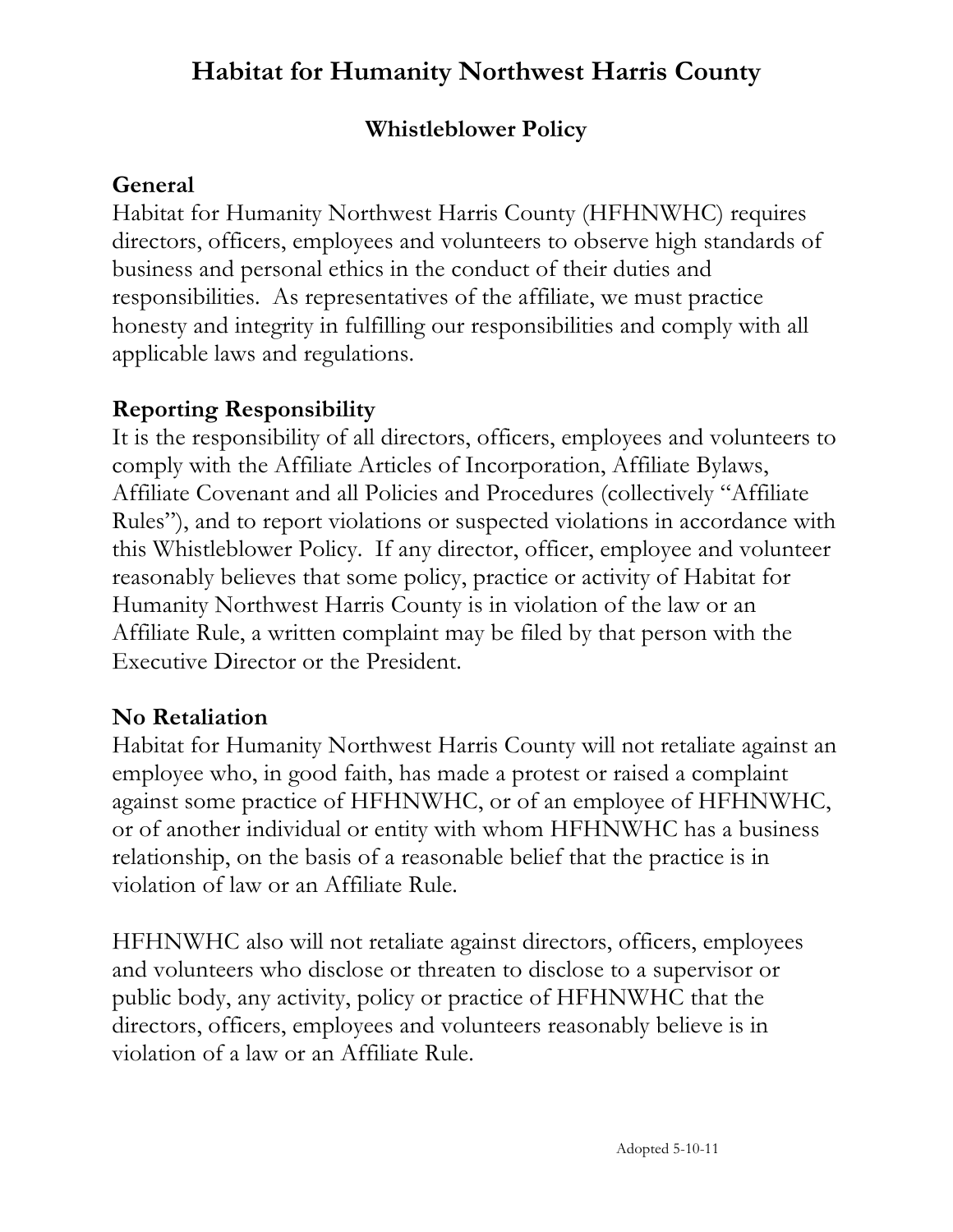### **Reporting Violations**

This policy addresses the affiliate's open door policy and suggests that directors, officers, employees and volunteers share their questions, concerns, suggestions or complaints with someone who can address them properly. In most cases, the Executive Director is in the best position to address an area of concern. However, if you are not comfortable speaking with the Executive Director or you are not satisfied with the Executive Director's response, you are encouraged to speak with the President of the affiliate or the US Support Center of Habitat for Humanity International.

The Executive Director is required to report suspected violations of the Code of Conduct to the affiliate's President, who has specific and exclusive responsibility to investigate all reported violations. For suspected fraud, or when you are not satisfied or uncomfortable with following the affiliate's Open Door policy, individuals should contact the US Support Center of Habitat for Humanity International directly.

#### **Accounting and Auditing Matters**

The Treasurer shall address all reported concerns or complaints regarding corporate accounting practices, internal controls or auditing. The President shall immediately notify the Treasurer of any such complaint and work with the Treasurer until the matter is resolved.

#### **Acting in Good Faith**

Anyone filing a complaint concerning a violation or suspected violation of the above must be acting in good faith and have reasonable grounds for believing the information disclosed indicates a violation of the above. Any allegations that prove not to be substantiated and which prove to have been made maliciously or knowingly to be false will be viewed as a serious disciplinary offense.

#### **Confidentiality**

Violations or suspected violations may be submitted on a confidential basis by the complainant or may be submitted anonymously. Reports of violations or suspected violations will be kept confidential to the extent possible, consistent with the need to conduct an adequate investigation.